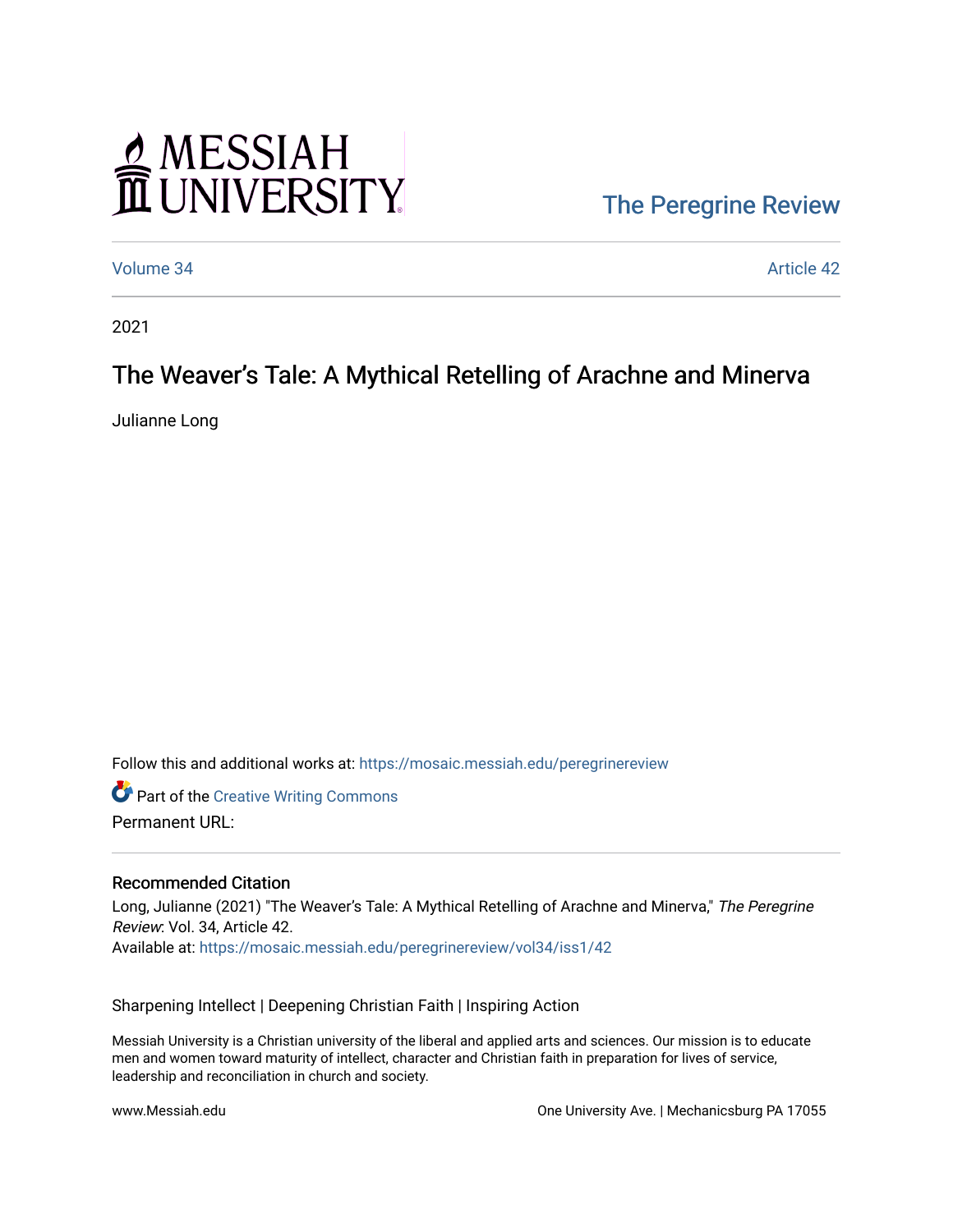#### The Weaver's Tale: A Mythical Retelling of Arachne and Minerva Julianne Long

There was no honor in Hypaepa.

A poor town, with poorer people. My father, with no wife to feed the mouths of my brothers, married me off as soon as I was able. Fortunately for myself, my husband was only a handful of years older than I; I know of many girls my age nursing children born from the seed of a man older than their fathers. Unfortunately for all of us, my husband was poorer than even my father. And with a ring and a vow, so was I. Famine, plague, storm, every ailment the gods could hurl upon us—they came without mercy. We prayed, we sacrificed, we confessed every offense we could think of. Even when death claimed my husband—and my future—there came no deliverance from the gods.

So I created my own.

It began with the needle. Simple jobs, mending shirts and socks for the neighbors when they had enough pity and extra coin. Patching became tailoring, then stitching and spinning yarn and thread until my palms calloused and fingers bled. But the need in our little town grew as seams ripped and infected clothing had to be burnt, and burial cloths had to be woven. In the end, it was that extra coin from my own needle and thread that kept food on the table and the roof over my bed. I kept myself alive.

When the plagues and famines departed, the need for spare shirts and mends disappeared as though overnight. I had sold everything I could spare, every piece of furniture, until my lone cottage was devoid of table and chair and stove until I was left only with a bed and a loom that had gone untouched for too many years—years that had carved their marks into every crease in my hands. And I wove.

It felt like breathing again for the first time, as though I'd emerged from the surface of a stream I hadn't known I'd been trapped under. The colors intertwined in a perfect web of harmony while an image took shape, and for those hours that turned into days, the world of my own creation was more real than the shaft in my hands.

When word spread of my living tapestries, more than just the people of Hypaepa were interested. I sold enough to pay my debts, and more when merchants whose shoes were worth more than my own house came to barter. The poorer followed them—though they had nothing with to buy—but they begged me to teach them. "If all the world could know my secrets," I learned to say, "I would surely be destitute."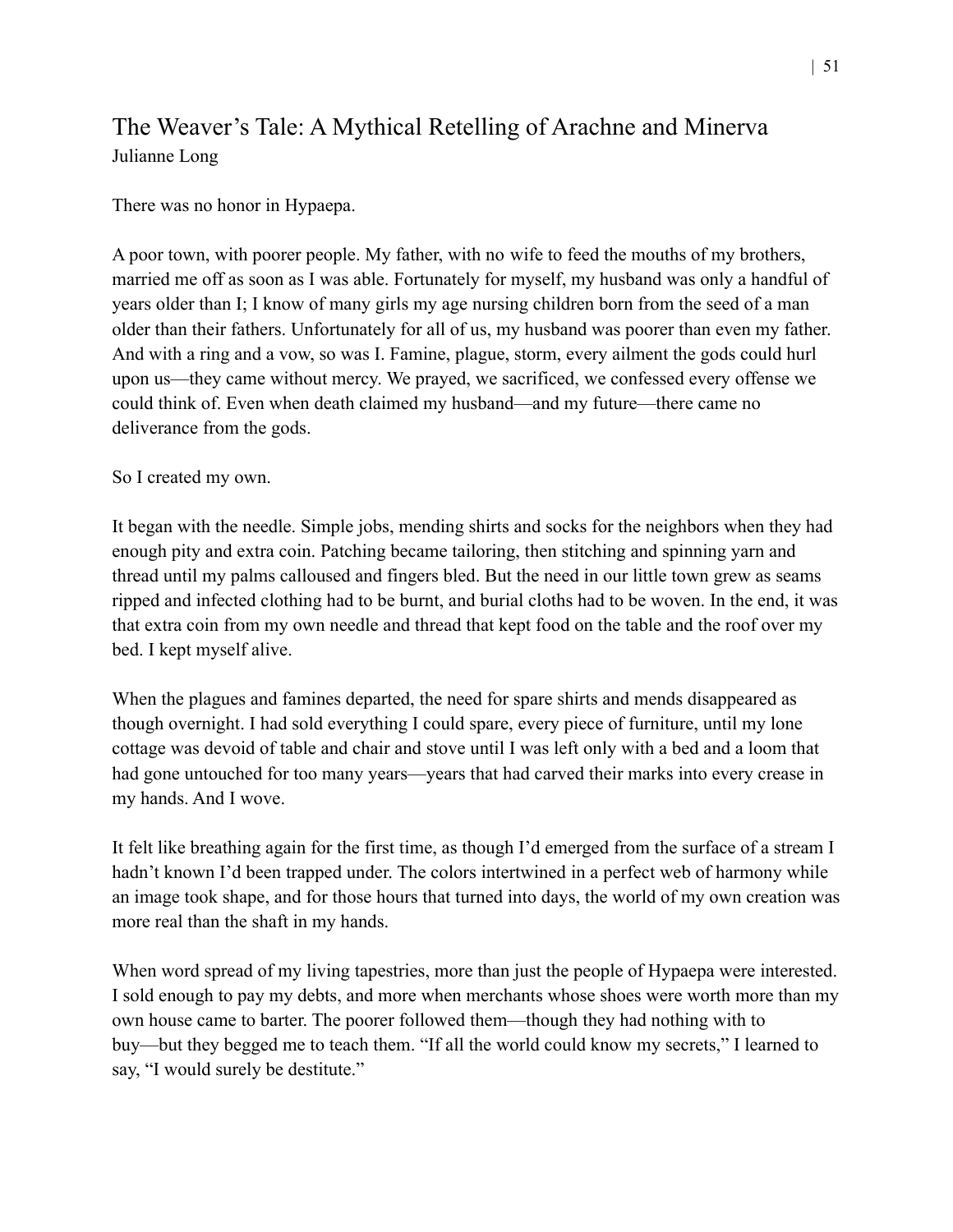And then there were those that offered no bargain or plea but came to Hypaepa only to observe. My hands worked tirelessly those days, to give them the sight of something worth remembering. They thanked me most times, even showering my speed and detail in praise. "You must have had an excellent teacher," I heard over and over again.

"My mother," I would repeat, over and over again.

And they would smile in awe. "One would think your mother was the Goddess herself." That was the one that begged me to crack my loom in half. And I would smile politely, until one day, my voice snapped. "What goddess."

The pitiful man before me now physically shrank back. "I only meant," he was faltering, "your skill has no match below, a true gift from—"

"Gift?" I spat. "The gods give no gifts, least of all the one you presume to be my teacher. What has she given me that I have not made with my own toil?" The innocent man was struck silent, but I was not. "If she deserves my worship, let her earn it—let all of them earn it. But I will not let my hands be tainted with the stain of her gift."

No sooner had the man departed than a warning came in the form of a stranger, an old crone of a woman with weakened fingers. "You mustn't speak such things." Her voice was as hushed as the wind. "The gods are jealous. No hand will come to stop a curse by their lips."

"A curse indeed," I scoffed, busying myself with the last rows of the tapestry—a shoreline today, the ocean glistening crystal under coal-dark clouds. "I've survived enough curses for a lifetime, with no gods to thank for it. If they are so jealous, perhaps they are the ones who should beg for my praise."

The silence stretched long, and for a moment I thought the old woman had left me in peace. "You truly have a gift," she told me, "unmatched, only by the Goddess of that loom." I slammed the shaft, for the first time meeting her eyes. Too sharp, too gray, a reflection of the storm strung across my own wooden frame. "I'd like to see her try."

The woman's eyes flared. All at once, her stooped spine straightened. Her skin tightened and glowed. The ratted cloak around her shoulders withered away to reveal shimmering pleats that dusted the tips of the grass. Her hands were white and deft, without trace of vein. "Let's begin," was all the Goddess said.

…

"Is there a worthy judge among you?"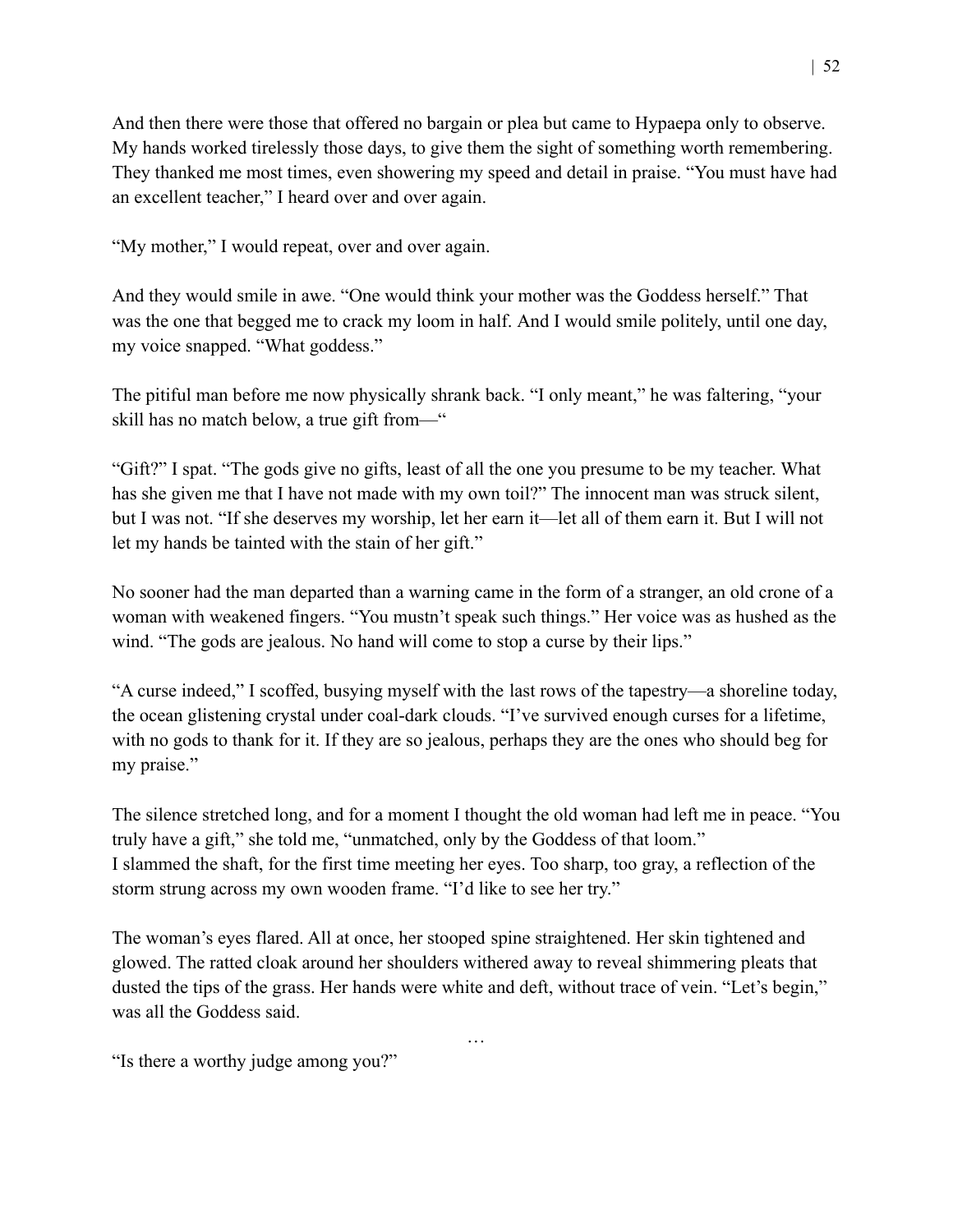The Goddess's words echoed impossibly across the mountainside. The crowd that had gathered over the last hours, once bustling with life and intrigue, now stood as stone. She watched their heads bow in pathetic reverence, and I grimaced with my fists clenched against the blisters now gracing my hands.

Finally, she herself stepped back to survey both works. Her eyes could have cut through each thread on my loom, searching for any sign of imperfection. There wouldn't be. I had poured every ounce of my skill into that piece on my loom—every trick up my sleeve, every spiteful curse I wished to lay upon the skies, every pain and plague and death that the gods ignored. That she ignored. I thought of my mother, who worked the same shaft until the plagues took her too. The second tapestry was a mockery of my earlier work: the Weaver's own conquering of the sea and its lord. Her depiction carried the storm in her open palm.

The Goddess's eyes cut through mine in a flash of steel. "Flawless." The word was spat through that clenched, angular jaw. And she waited.

I made her wait a little longer. "Matched," I said.

Lightning flashed in her eyes. In a breath of a moment, I saw her shimmering dress harden into steel, plates of armor strapping upon her breast, her arms, the crown of her head. And she was the goddess of the loom no more.

My skull was slammed against the frame. I heard the wood splinter as I sprawled in the dirt. Another snap, and the shaft was ripped to a jagged piece in the goddess' armored hands. It slashed open the front of the tapestry, then beat against the base of the loom itself, over and over again until my mother's memory lay shattered in splinters in the dirt—

And then the shaft crashed onto my hands. I heard them crack before I felt the pain, lancing up each finger and through my arms. My stomach churned as I saw their jagged angles. Broken. Mangled as the loom before me now.

"Say it again," the Goddess snarled.

I couldn't.

The spectating crowd had gone long before I returned home. The townspeople that had once ogled at my loom now avoided my gaze. Even the physician was nowhere to be found, but it would have been futile. My hands were beyond hope. Even if Apollo himself were to heal me, my weaving would only be a warning: No one defies the Goddess. My fingers screamed in pain

…